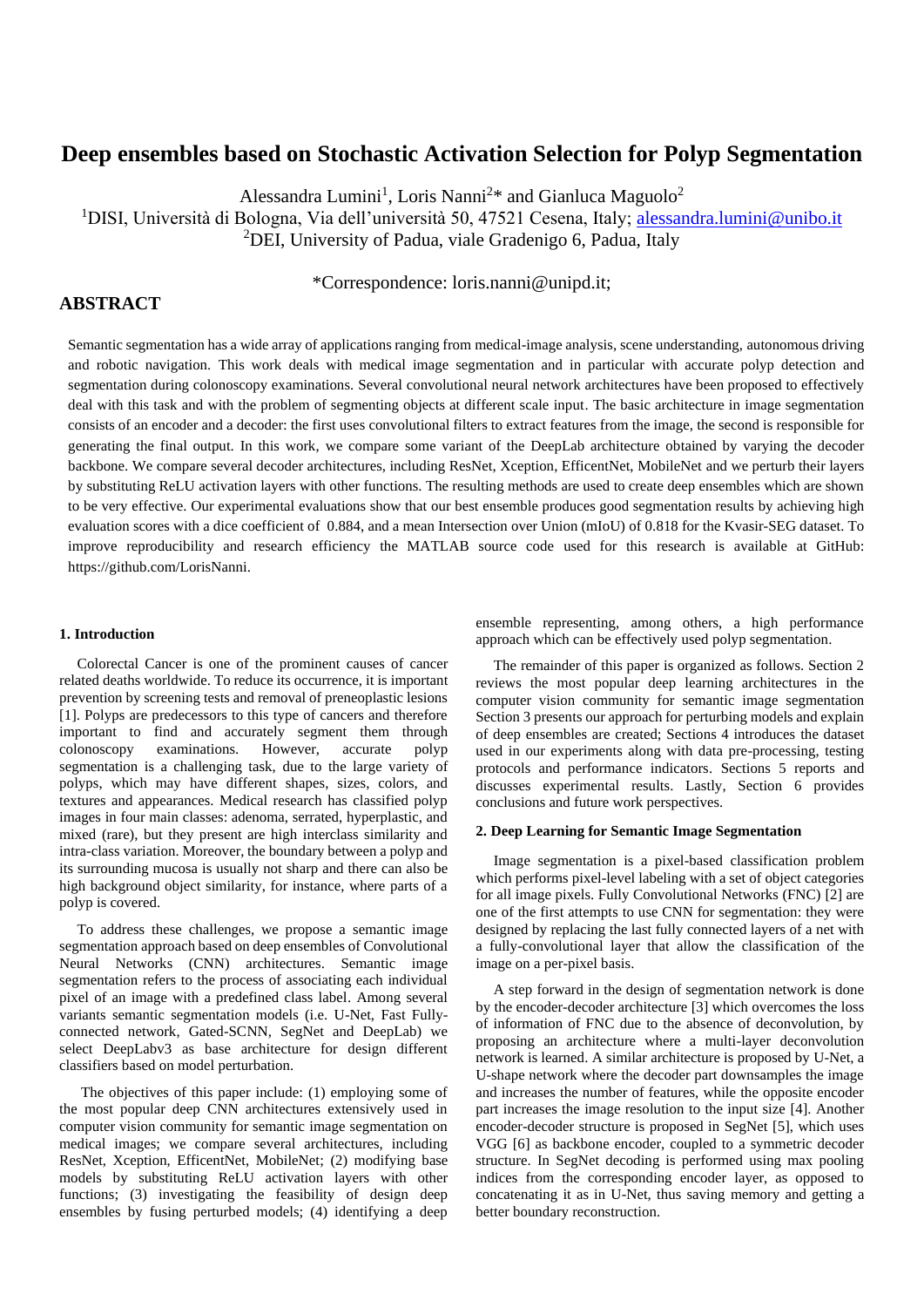The next step to image segmentation is represented by DeepLab [7], a semantic segmentation model designed by Google which achieves dense prediction by simply up-sampling the output of the last convolution layer and computing pixel-wise loss. The novelty is in the use of atrous convolution for up-sample: it is a dilated convolution which uses a dilation rate to effectively enlarge the field of view of filters without increasing the number of parameters or the amount of computation. The last improvement of the DeepLab family is DeepLabv3+ [8], which combines cascaded and parallel modules of dilated convolutions and it is the architecture used in this work.

Several other architectures have been proposed in the literature for image segmentation, including recurrent neural network based models, attention-based models and generative models. The interested reader can refer to [9] for a recent survey.

Apart from the main architecture of the network, there are a handful of other good design choices that would help achieve good performance. For example, the choice of a pretrained backbone for the encoder part of the network. Among several CNNs [10] widely used for transfer learning we tested the following models:

- MobileNet-v2 [11] is a lightweight CNN designed for mobile devices based on depthwise separable convolutions.
- ResNet18 and ResNet50 [12] are two CNNs of the ResNet family, a set of architecture based on the use of residual blocks in which intermediate layers of a block learn a residual function with reference to the block input.
- Xception [13], is a CNN architecture that relies solely on depthwise separable convolution layers.
- IncR, Inception-ResNet-v2 [14] combines the Inception architecture with residual connections. In the Inception-Resnet block, multiple sized convolutional filters are combined with residual connections, replacing the filter concatenation stage of the Inception architecture.
- EfficentNetb0 [15], is a family of CNNs designed to scale well with performance. EfficientNet-B0 is a simple mobile-size baseline architecture, the other networks of the family are obtained applying an effective compound scaling method for increasing the model size to achieve maximum accuracy gains.

|  | In Table 1 a summary of the above models is reported. |  |  |  |
|--|-------------------------------------------------------|--|--|--|
|--|-------------------------------------------------------|--|--|--|

| <b>Network</b>       | Depth | <b>Size</b><br>(MB) | <b>Parameters</b><br>(Millions) | <b>Input Size</b> |
|----------------------|-------|---------------------|---------------------------------|-------------------|
| mobilenetv2          | 53    | 13                  | 3.5                             | 224×224           |
| resnet18             | 18    | 44                  | 11.7                            | 224×224           |
| resnet <sub>50</sub> | 50    | 96                  | 25.6                            | 224×224           |
| xception             | 71    | 85                  | 22.9                            | 299×299           |
| IncR                 | 164   | 209                 | 55.9                            | 299×299           |
| efficientnetb0       | 82    | 20                  | 5.3                             | 224×224           |

<span id="page-1-0"></span>**Table 1:** Summary of CNN models.

Also the choice of the loss function influences the way the network is trained. The most commonly used loss function for the task of image segmentation is a pixel-wise cross entropy loss. This loss treats the problem as a multi-class classification problem at pixel level comparing the class predictions to the actual label. Pixel-wise loss is calculated as the log loss summed over all the classes and averaged over all pixels. This can be a problem if some

classes have unbalanced representation in the image, as training can be dominated by the most prevalent class. A possible solution is to use weighting for each class in order to counteract a class imbalance present in the dataset [2].

Another popular loss function for image segmentation is the Dice loss [16], which is based on the Sørensen-Dice similarity coefficient for measuring overlap between two segmented images. This measure ranges from 0 to 1 where a Dice coefficient of 1 denotes perfect and complete overlap. The dice loss is used in this work. Other popular loss functions for image segmentation and their usage for fast and better convergence of a model are reviewed in [17] .

Moreover, the choice of the activation function can be significant. ReLU is the nonlinearity that most works use in the area, but several works have reported improved results with different activation functions [18]. In section 3 our approach for perturbing models by replacing activation layer is explained.

Finally, data augmentation can help avoid overfitting since in many applications the size of the dataset is small compared to the number of parameters in a segmentation deep neural network. We perform experiments with data augmentation, consisting in horizontal and vertical flips and rotations of 90°.

#### **3. Stochastic Activation Selection**

Given a neural network architecture and a pool of different activation functions, Stochastic Activation Selection consists in creating different versions of the same architecture that differ in the choice of the activation layers. This method was first introduced in [18]. The process to create a new network is based on the replacement of each activation layer (ReLU) by a new activation function which can be fixed a priori or randomly selected from the ones in the pool. This new function is substituted into the original architecture. This leads to a new network, which in the stochastic version, has different activation layers through the network. Since this is a random procedure, it yields a different network every time. Hence, we iterate the process multiple times to create many different networks that we use to create an ensemble of neural networks. We train each network independently on the same set of data and then we merge their results using the sum rule, which consists in averaging the softmax output of all the networks in the ensemble.

In our paper, we use Deeplabv3+ [8] as neural architecture. The pool of activation functions is made by ReLU and a list of its modifications proposed in the literature: ReLU [19], Leaky ReLU [20], ELU [21], PReLU [22], S-Shaped ReLU [23] (SReLU), Adaptive Piecewise Linear Unit [24] (APLU), Mexican ReLU [25] (MeLU) (with  $k \in \{4, 8\}$ ), Gaussian Linear Unit (GaLU) [18] (with  $k \in \{4, 8\}$ ), PDELU, [26], Swish (fixed and learnable) [27], Soft Root Sign [28], Mish (fixed and learnable) [29] and Soft Learnable [30].

#### **4. Dataset, testing protocol and metrics**

All the experiments have been carried out on the Kvasir-SEG dataset [31] which includes 1000 polyp images acquired by a highresolution electromagnetic imaging system, with a ground-truth consisting of bounding boxes and segmentation masks. For a fair comparison with other approaches (see table 4) as [32] and [33] we use the following testing protocol: 880 images are used for training, and the remaining 120 for testing.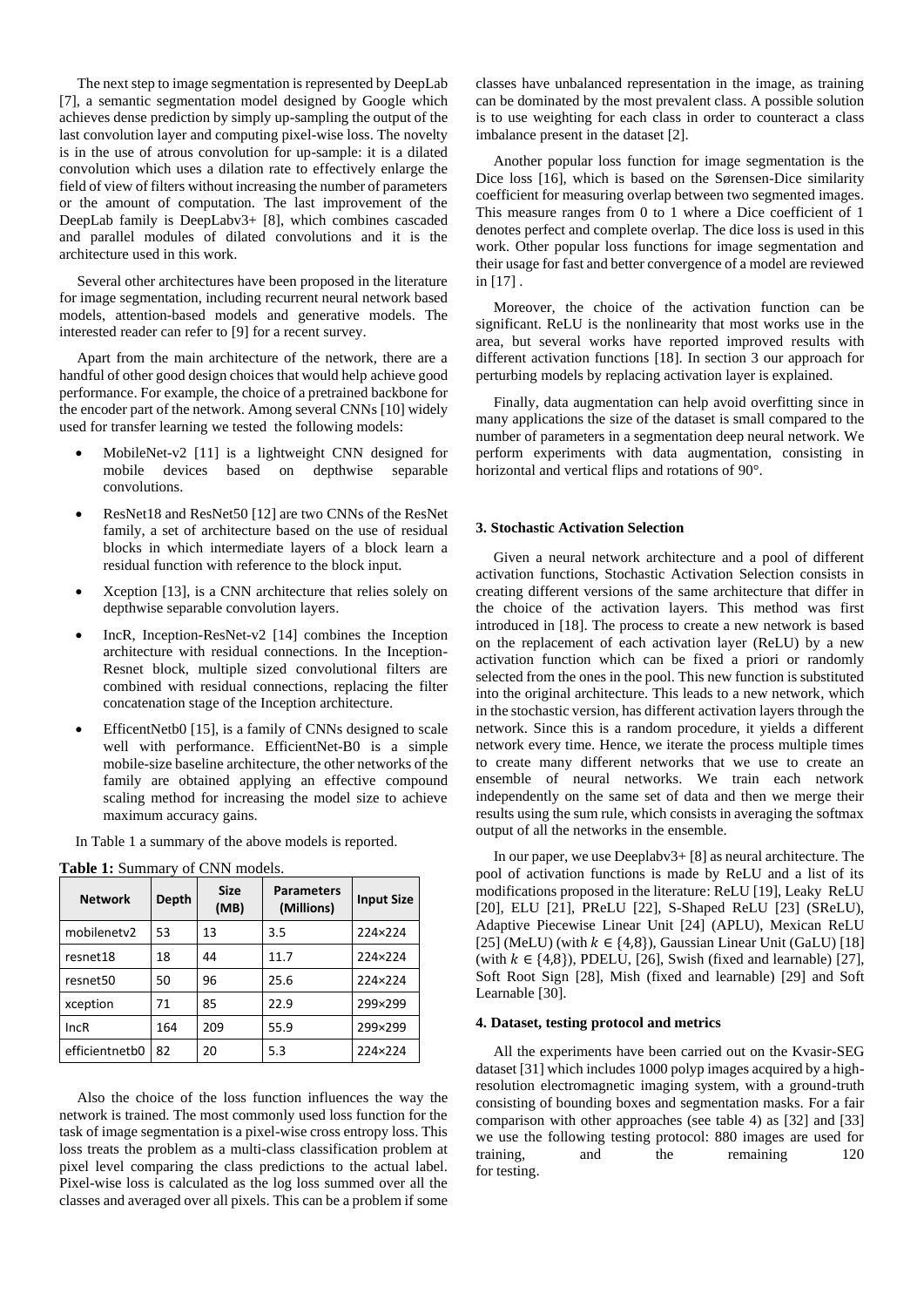The image sizes vary between  $332 \times 487$  to  $1920 \times 1072$  pixels. For training purposes, the images are resized to the input size of each model, but for performance evaluation the predicted masks are resized back to the original dimensions (please note that other approaches evaluated performance on the resized version of the images).

We train our models with SGD optimizer for 20 epochs and a learning rate of 10e-2 (see the code for details).

Several metrics have been proposed in the literature to evaluate the performance of an image segmentation models. We report metrics for segmentation in two classes (foreground/background), which are suited to the polyp segmentation problem, anyway they can be easily extended to multiclass problems. The following metrics are most popular to quantify model accuracy:

• Accuracy / Precision / Recall / F1-score / F2-score can be defined for a bi-class problem (or for each class in case of multiclass) starting from the confusion matrix (TP, TN, FP, FN refer to the true positives, true negatives, false positives and false negatives, respectively) as follows:

$$
Accuracy = \frac{TP + TN}{TP + FP + FN + TN}
$$
 (1)

$$
Precision = \frac{TP}{TP + FP}
$$
 (2)

$$
Recall = \frac{TP}{TP + FN}
$$
 (3)

$$
F1-score = \frac{2 \cdot TP}{2 \cdot TP + FP + FN}
$$
 (4)

$$
F2-score = \frac{5 \cdot Precision \cdot Recall}{4 \cdot Precision + Recall}
$$
 (5)

• Intersection over Union (IoU): IoU is defined as the area of intersection between the predicted segmentation map A and the ground truth map B, divided by the area of the union between the two maps:

$$
IoU = \frac{|A \cap B|}{|A \cup B|} = \frac{TP}{TP + FP + FN}
$$
 (6)

Dice: the Dice coefficient, is defined as twice the overlap area of the predicted and ground-truth maps divided by the total number of pixels. For binary maps, with foreground as the positive class, the Dice coefficient is identical to the F1 score:

$$
Dice = \frac{|A \cap B|}{|A| + |B|} = \frac{2 \cdot TP}{2 \cdot TP + FP + FN}
$$
 (7)

All the above reported metrics range in [0,1] and must be maximized. The final performance is obtained averaging on the test set the performance obtained for each test image.

### **5. Experiments and discussion**

The first experiment [\(Table 2\)](#page-2-0) is aimed at comparing the different backbone networks listed in section 2. Since the size of images in Kvasir dataset is quite large we also evaluate a version of the Resnet with larger input size (i.e. 299×299 and 352×352)

<span id="page-2-0"></span>**Table 2:** Experiments with different backbones.

| <b>Backbone</b> | loU   | <b>Dice</b> | F2    | Prec. | Rec.  | Acc.  |
|-----------------|-------|-------------|-------|-------|-------|-------|
| Mobilenety2     | 0.734 | 0.823       | 0.827 | 0.863 | 0.841 | 0.947 |
| resnet18        | 0.759 | 0.844       | 0.845 | 0.882 | 0.856 | 0.952 |
| resnet50        | 0.751 | 0.837       | 0.836 | 0.883 | 0.845 | 0.952 |
| xception        | 0.699 | 0.799       | 0.792 | 0.870 | 0.800 | 0.943 |
| IncR            | 0.793 | 0.871       | 0.878 | 0.889 | 0.892 | 0.961 |
| efficientnetb0  | 0.705 | 0.800       | 0.801 | 0.860 | 0.814 | 0.944 |
| resnet18-299    | 0.782 | 0.863       | 0.870 | 0.881 | 0.883 | 0.959 |
| resnet50-299    | 0.798 | 0.872       | 0.876 | 0.898 | 0.886 | 0.962 |
| resnet18-352    | 0.787 | 0.865       | 0.871 | 0.891 | 0.884 | 0.960 |
| resnet50-352    | 0.801 | 0.872       | 0.884 | 0.881 | 0.900 | 0.964 |

The second experiment [\(Table 3\)](#page-2-1) is aimed at designing effective ensembles by varying the activation functions. Each ensemble is fusion by the sum rule of 14 models (since we use 14 activation functions). The ensemble name is the concatenation of the name of the backbone network and a string to identify the creation approach:

- act: each network is obtained by deterministically substituting each activation layer by one of the activation functions of section 3 (the same function for all the layers, but a different function for each network)
- sto: ensembles of stochastic models, whose activation layers have been replaced by a randomly selected activation function (which may be different for each layer)
- relu: an ensemble of original models which differ only for the random initialization before training. It means that all the starting models in the ensemble are the same, except for the initialization.

<span id="page-2-1"></span>**Table 3:** Experiments on ensembles.

| Ensemble name -  |       |             |                |       |       |       |
|------------------|-------|-------------|----------------|-------|-------|-------|
| 14 models        | loU   | <b>Dice</b> | F <sub>2</sub> | Prec. | Rec.  | Acc.  |
| resnet18 act     | 0.774 | 0.856       | 0.856          | 0.888 | 0.867 | 0.955 |
| resnet18 relu    | 0.774 | 0.858       | 0.858          | 0.892 | 0.867 | 0.955 |
| resnet18 sto     | 0.780 | 0.860       | 0.857          | 0.898 | 0.864 | 0.956 |
| resnet50 act     | 0.779 | 0.858       | 0.859          | 0.894 | 0.869 | 0.957 |
| resnet50 relu    | 0.772 | 0.855       | 0.858          | 0.889 | 0.870 | 0.955 |
| resnet50 sto     | 0.779 | 0.859       | 0.864          | 0.891 | 0.877 | 0.957 |
| IncR sto         | 0.804 | 0.877       | 0.881          | 0.903 | 0.893 | 0.964 |
| resnet50-352 sto | 0.820 | 0.885       | 0.888          | 0.915 | 0.896 | 0.966 |

Clearly using larger input sizes boost the performance of Resnet50 (see Table 2); the best performance, among the ensembles, is obtained by resnet50-352\_sto.

Finally, in Table 4 a comparison with some state-of-the-art results is reported.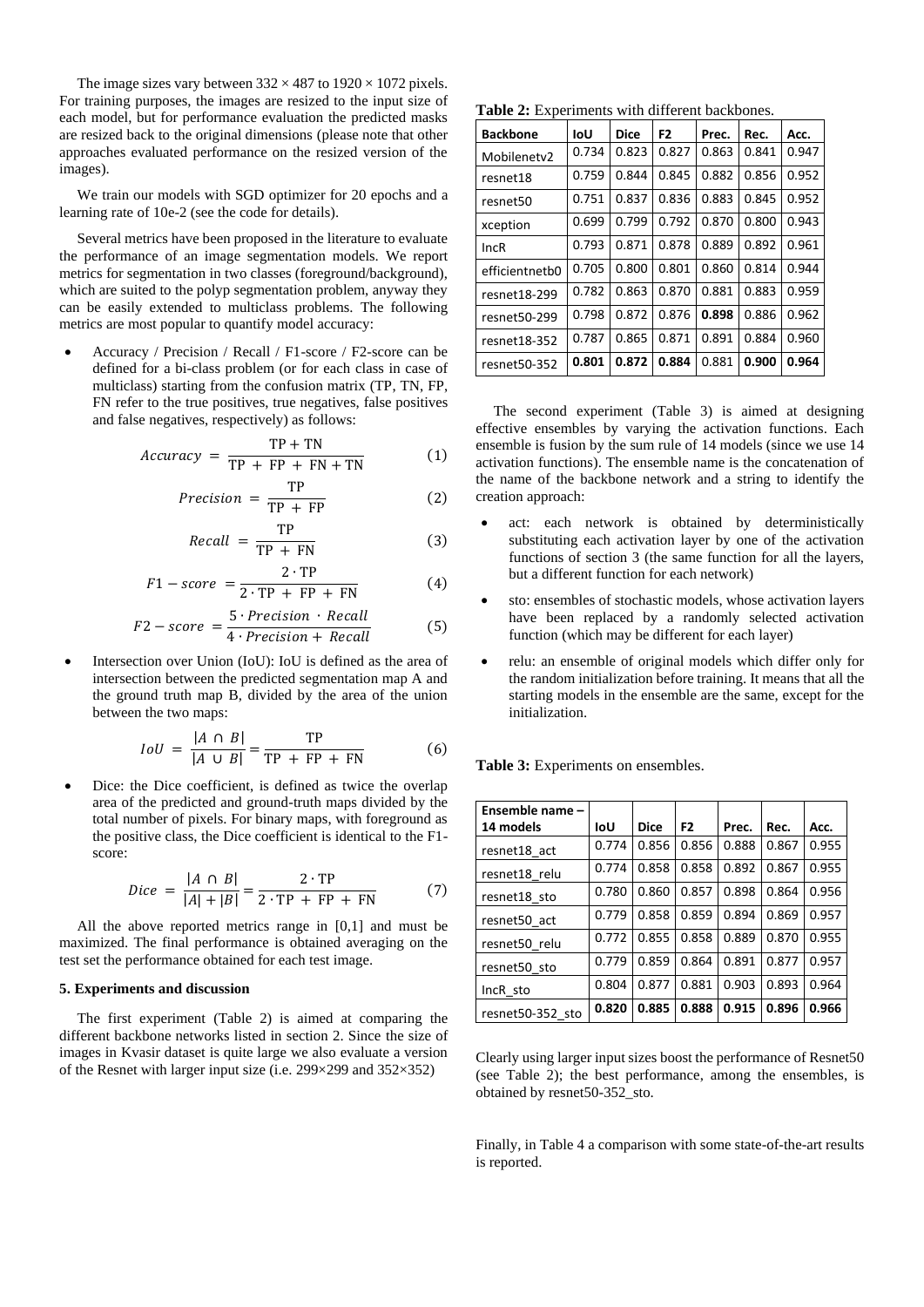**Table 4:** State-of-the-art approaches using exactly the same testing protocol (all values are those reported in the reference paper, except for # our approaches). The results of many methods are reported in [32], please read it for the original reference of a given approach.

| <b>Method</b>      | IoU   | <b>Dice</b> | F <sub>2</sub> | Prec. | Rec.  | Acc.  |
|--------------------|-------|-------------|----------------|-------|-------|-------|
| resnet50-352 #     | 0.801 | 0.872       | 0.884          | 0.881 | 0.900 | 0.964 |
| resnet50-352 sto # | 0.820 | 0.885       | 0.888          | 0.915 | 0.896 | 0.966 |
| U-Net [32]         | 0.471 | 0.597       | 0.598          | 0.672 | 0.617 | 0.894 |
| ResUNet [32]       | 0.572 | 0.69        | 0.699          | 0.745 | 0.725 | 0.917 |
| ResUNet++ [32]     | 0.613 | 0.714       | 0.72           | 0.784 | 0.742 | 0.917 |
| <b>FCN8 [32]</b>   | 0.737 | 0.831       | 0.825          | 0.882 | 0.835 | 0.952 |
| <b>HRNet</b> [32]  | 0.759 | 0.845       | 0.847          | 0.878 | 0.859 | 0.952 |
| DoubleUNet [32]    | 0.733 | 0.813       | 0.82           | 0.861 | 0.84  | 0.949 |
| PSPNet [32]        | 0.744 | 0.841       | 0.831          | 0.89  | 0.836 | 0.953 |
| DeepLabv3+         |       |             |                |       |       |       |
| ResNet50 [32]      | 0.776 | 0.857       | 0.855          | 0.891 | 0.861 | 0.961 |
| DeepLabv3+         |       |             |                |       |       |       |
| ResNet101[32]      | 0.786 | 0.864       | 0.857          | 0.906 | 0.859 | 0.961 |
| U-Net              |       |             |                |       |       |       |
| ResNet34 [32]      | 0.81  | 0.876       | 0.862          | 0.944 | 0.86  | 0.968 |
| DDANet [34]        | 0.78  | 0.858       |                | 0.864 | 0.888 |       |
| HarDNet-MSEG [33]  | 0.848 | 0.904       | 0.915          | 0.907 | 0.923 | 0.969 |
| ColonSegNet [35]   | ---   | 0.821       | 0.821          | 0.843 | 0.850 | 0.949 |

Our best approach obtains best performance but HarDNet-MSEG (original paper), notice that our approach strongly outperforms several other deep learning approaches.

# **6. Conclusions**

Semantic segmentation is a very important topic in medical-image analysis. In this paper our aim is to optimize the performance in polyp segmentation during colonoscopy examinations.

We have compared several convolution neural network architectures, including ResNet, Xception, EfficentNet, MobileNet and different methods for building ensemble of CNN.

Our reported results show that the best ensemble obtains state of the art performance in the tested dataset (Kvasir-SEG dataset). To reproduce our results the MATLAB source code is available at GitHub: [https://github.com/LorisNanni.](https://github.com/LorisNanni)

### **Acknowledgment**

We gratefully acknowledge the support of NVIDIA Corporation for the "NVIDIA Hardware Donation Grant" of a Titan X used in this research.

#### **References**

- [1] L. Roncucci, F. Mariani, Prevention of colorectal cancer: How many tools do we have in our basket?, Eur. J. Intern. Med. 26 (2015) 752–756. https://doi.org/10.1016/j.ejim.2015.08.019.
- [2] E. Shelhamer, J. Long, T. Darrell, Fully Convolutional Networks for Semantic Segmentation, IEEE Trans. Pattern Anal. Mach. Intell. (2017).

https://doi.org/10.1109/TPAMI.2016.2572683.

- [3] H. Noh, S. Hong, B. Han, Learning deconvolution network for semantic segmentation, in: Proc. IEEE Int. Conf. Comput. Vis., 2015. https://doi.org/10.1109/ICCV.2015.178.
- [4] O. Ronneberger, P. Fischer, T. Brox, U-net: Convolutional networks for biomedical image segmentation, in: Lect. Notes Comput. Sci. (Including Subser. Lect. Notes Artif. Intell. Lect. Notes Bioinformatics), 2015. https://doi.org/10.1007/978-3- 319-24574-4\_28.
- [5] V. Badrinarayanan, A. Kendall, R. Cipolla, SegNet: A Deep Convolutional Encoder-Decoder Architecture for Image Segmentation, IEEE Trans. Pattern Anal. Mach. Intell. 39 (2017) 2481–2495.
- [6] K. Simonyan, A. Zisserman, Very Deep Convolutional Networks for Large-Scale Image Recognition, CoRR. abs/1409.1 (2015).
- [7] L.C. Chen, G. Papandreou, I. Kokkinos, K. Murphy, A.L. Yuille, DeepLab: Semantic Image Segmentation with Deep Convolutional Nets, Atrous Convolution, and Fully Connected CRFs, IEEE Trans. Pattern Anal. Mach. Intell. (2018). https://doi.org/10.1109/TPAMI.2017.2699184.
- [8] L.C. Chen, Y. Zhu, G. Papandreou, F. Schroff, H. Adam, Encoder-decoder with atrous separable convolution for semantic image segmentation, in: Lect. Notes Comput. Sci. (Including Subser. Lect. Notes Artif. Intell. Lect. Notes Bioinformatics), 2018. https://doi.org/10.1007/978-3-030-01234-2\_49.
- [9] S. Minaee, Y. Boykov, F. Porikli, A. Plaza, N. Kehtarnavaz, D. Terzopoulos, Image segmentation using deep learning: A Survey, ArXiv. (2020).
- [10] A. Khan, A. Sohail, U. Zahoora, A.S. Qureshi, A survey of the recent architectures of deep convolutional neural networks, Artif. Intell. Rev. (2020). https://doi.org/10.1007/s10462-020-09825-6.
- [11] M. Sandler, A. Howard, M. Zhu, A. Zhmoginov, L.-C. Chen, Mobilenetv2: Inverted residuals and linear bottlenecks, in: Proc. IEEE Conf. Comput. Vis. Pattern Recognit., 2018: pp. 4510–4520.
- [12] K. He, X. Zhang, S. Ren, J. Sun, Deep Residual Learning for Image Recognition, 2016 IEEE Conf. Comput. Vis. Pattern Recognit. (2016) 770–778.
- [13] F. Chollet, Xception: Deep learning with depthwise separable convolutions, in: Proc. - 30th IEEE Conf. Comput. Vis. Pattern Recognition, CVPR 2017, 2017. https://doi.org/10.1109/CVPR.2017.195.
- [14] C. Szegedy et al., Inception-v4, Inception-ResNet and the Impact of Residual Connections on Learning., Proc. IEEE Int. Conf. Comput. Vis. 115 (2017) 4278–4284. https://doi.org/10.1145/3038912.3052569.
- [15] M. Tan, Q. V. Le, EfficientNet: Rethinking model scaling for convolutional neural networks, in: 36th Int.